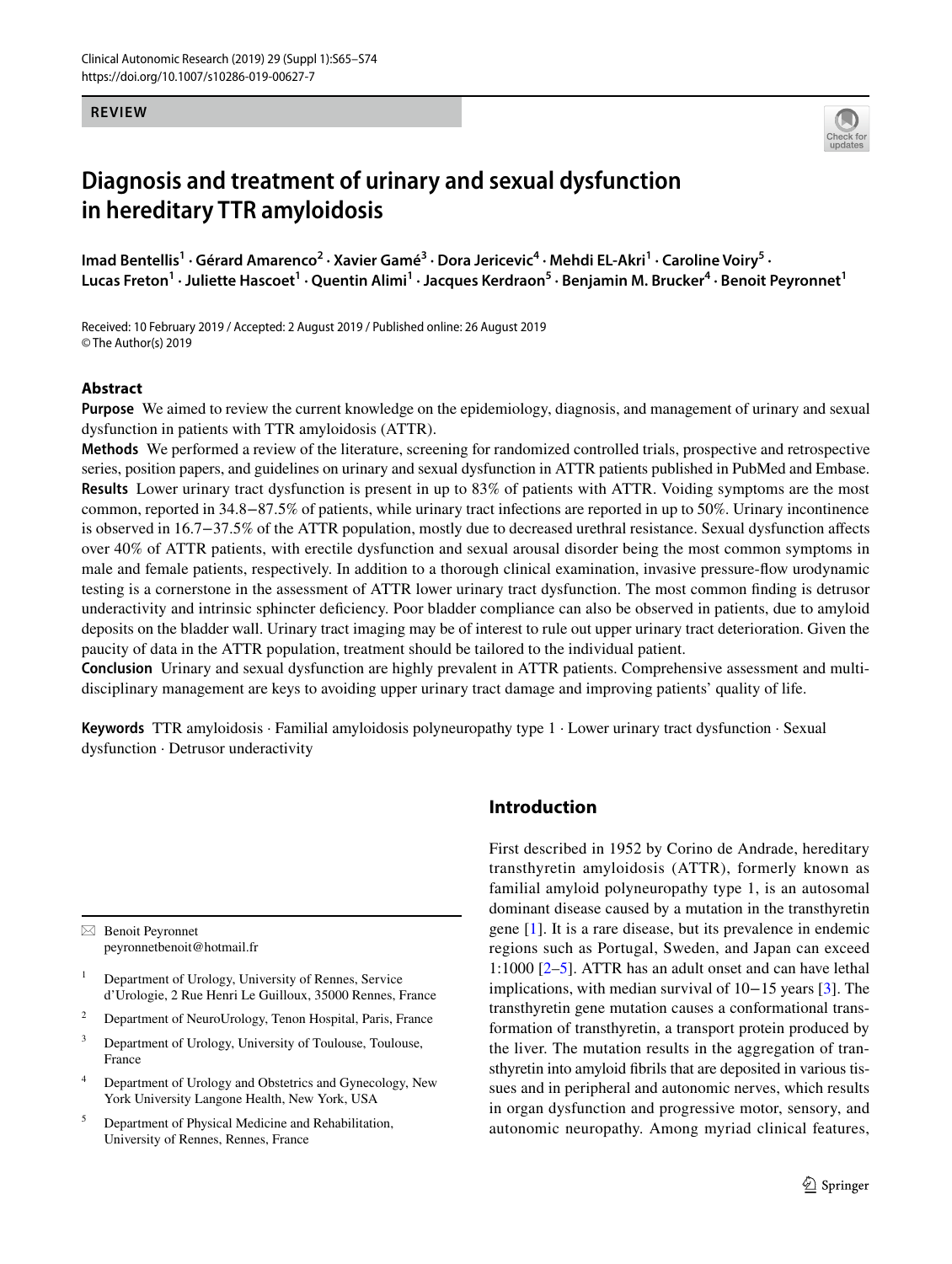ATTR can result in lower urinary tract dysfunction (LUTD) and sexual dysfunction [[3](#page-8-3)[–7](#page-8-4)]. Owing to its relative rarity and heterogeneous clinical presentations, the diagnosis of ATTR is often delayed, compromising treatment, as tissue damage is largely irreversible, and current therapeutic options are mainly efective at early disease stages [\[8](#page-8-5)]. Beyond the impact of urinary and sexual symptoms on the quality of life of ATTR patients and possible improvement with appropriate management, awareness among the medical community of typical LUTD and sexual dysfunction associated with ATTR may improve early diagnosis [\[8](#page-8-5)]. The aim of the present study was to review the current evidence on urinary and sexual dysfunction in patients with TTR amyloidosis.

# **Methods**

A PubMed and Embase literature review was conducted in December 2018, screening for randomized controlled trials (RCTs), prospective and retrospective series, position papers, and guidelines on urinary and sexual dysfunction in ATTR patients. No time period or language restrictions were applied. There was only one article in Spanish, which was assessed by a native speaker. The literature was searched using the following terms alone or in combination: "TTR amyloidosis", "ATTR", "familial amyloidosis

polyneuropathy type 1", "TTR-FAP", "V30 M", "transthyretin", "Corino de Andrade", "dysautonomia", "lower urinary tract dysfunction", "lower urinary tract symptoms", "bladder", "detrusor", "sexual dysfunction". A total of 1405 records were screened for eligibility by title and abstract by two of the authors. After evaluation of 120 full-text manuscripts, only eight were included in the present analyses. A PRISMA [Preferred Reporting Items for Systematic Reviews and Meta-Analyses] fowchart detailing the study selection process is presented in Fig. [1.](#page-1-0)

# **Results**

# **Epidemiology of urinary and sexual dysfunction in ATTR**

The prevalence of lower urinary tract symptoms (LUTS) in ATTR patients is high, up to 83% [[7\]](#page-8-4) in this patient population. Recent data suggest that LUTD might occur at early disease stages [\[9](#page-8-6)]. However, LUTS severity and prevalence increase with increasing stage of disease [[9\]](#page-8-6). Sexual dysfunction is also highly prevalent in ATTR patients, reportedly affecting up to 40% of male patients  $\lceil 5 \rceil$  and up to 42% of female patients [[10\]](#page-8-7). Similar to LUTD, sexual dysfunction may be an early occurrence in disease progression

<span id="page-1-0"></span>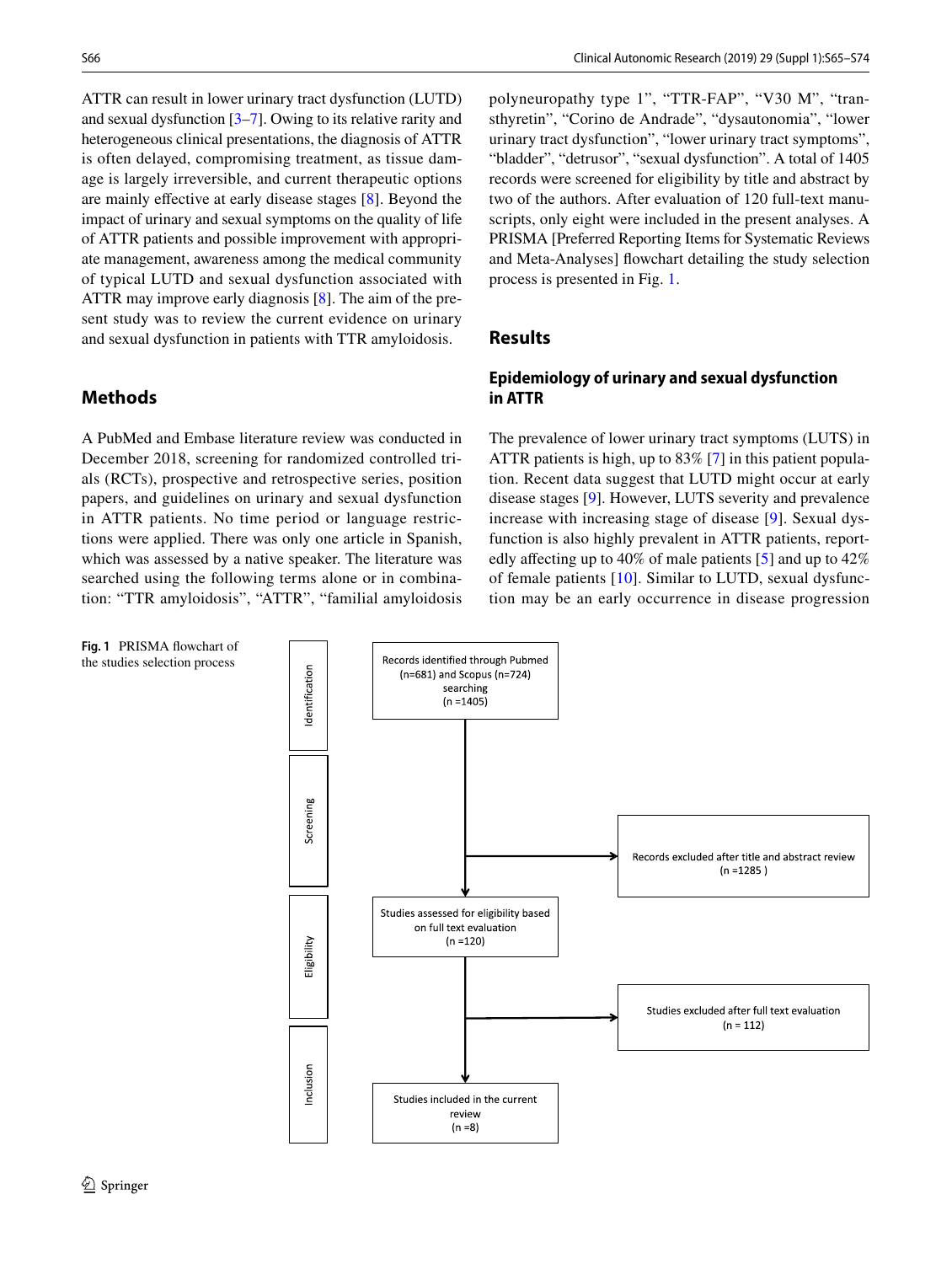[\[11\]](#page-8-8). Hence, LUTD and sexual dysfunction, if recognized by urologists, may favor early diagnosis of ATTR [[10,](#page-8-7) [11](#page-8-8)]. The prevalence and severity of LUTD and sexual dysfunction seem to correlate strongly with overall autonomic dysfunction as assessed by the clinical evaluation scale–ATTR [[10,](#page-8-7) [11\]](#page-8-8). However, data on specific associations between LUTD or sexual dysfunction and each autonomic dysfunction (e.g. peripheral neuropathy, cardiovascular dysfunction) are lacking.

### **Pathophysiology**

The pathogenesis of lower urinary tract and sexual dysfunction in ATTR is multifactorial and involves neurogenic, vasculogenic, and myogenic mechanisms  $[6–10]$  $[6–10]$  $[6–10]$ . The amyloid deposits in the endoneurium result in the loss of sensory somatic long fbers (peripheral thermalgesic sensation) and small myelinated Aδ fbers (autonomic regulation), both of which explain the fndings of reduced bladder sensation. Autonomic neuropathy is a major contributor to ATTRrelated LUTD, with impaired bladder aferent signaling and altered parasympathetic eferent output factoring in decreased bladder sensitivity and poor detrusor contractility. Sympathetic dysfunction from ATTR may also explain decreased proximal urethra resistance. Afection of somatic innervation may be a key determinant of intrinsic sphincter deficiency. The endothelial dysfunction resulting from extracellular deposition of amyloid fbrils favors chronic pelvic ischemia, a well-established factor of both bladder dysfunction and sexual dysfunction [\[11](#page-8-8)]. Amyloid deposits on the bladder wall could impair bladder compliance and disrupt suburothelial sensory function [\[3](#page-8-3)]. Although an increased prevalence of nocturia in the ATTR population has not been clearly shown, there may be specifc pathophysiological mechanisms of nocturnal polyuria in these patients. Some studies have suggested that autonomic dysfunction could cause excessive inhibition of antidiuretic hormone (ADH) with recumbency, and excessive release of ADH when dysautonomic patients are up and about, resulting in both nocturnal polyuria and orthostatic hypotension, especially in the morning [\[12\]](#page-8-10).

Psychologic factors may play an important role in sexual disorders in ATTR patients with dysautonomia, largely overlapping with other determinants of sexual dysfunction [\[13](#page-8-11)]. The pathophysiological mechanisms involved are similar to those of LUTD. Small myelinated aferent nerve loss contributes to decreased genital sensation (pressure, epicritic, vibrations)  $[14]$  $[14]$  $[14]$ . Vasculopathy reduces blood flow to the genital organs. Sexual hormone defciency resulting from pelvic vasculopathy may also be a contributor to ATTR sexual dysfunction [\[3\]](#page-8-3). In women, denervation causes a decrease in sexual stimulation, clitoral blood fow, vaginal congestion/dilation, and lubrication. Psychological factors,

coital incontinence, and pelvic organ prolapse may exacer-bate symptoms [[3\]](#page-8-3).

### **Clinical features**

#### **Lower urinary tract dysfunction**

The terms used in this manuscript are in line with the International Continence Society report on the terminology for adult neurogenic lower urinary tract dysfunction (NLUTD) [[15\]](#page-8-13). Data on LUTS in ATTR are relatively scarce and are summarized in Table  $1$  [[6](#page-8-9)–[10\]](#page-8-7). LUTD is seen mostly in patients with early-onset ATTR from endemic areas (Portugal, Japan, Sweden) and is much less prominent in late-onset sporadic cases from non-endemic areas [\[16](#page-8-14)]. Voiding symptoms appear to be the most common LUTS in these patients, with 34.8−87.5% reporting at least one voiding symptom (i.e. hesitancy and/or straining and/or intermittence) [\[6](#page-8-9)[–10](#page-8-7)].

Underactive bladder is defned as a symptom complex suggestive of detrusor underactivity, typically characterized by prolonged urination time with or without a sensation of incomplete bladder emptying, usually with hesitancy, reduced sensation of flling, and a slow stream [\[17](#page-8-15)]. Underactive bladder may be a suitable term for designating NLUTD in most ATTR patients. Dysfunctional voiding with lack of urethral relaxation or even detrusor sphincter dyssynergia was observed in over half of patients in one series [[7\]](#page-8-4). This fnding would require further confrmation, as the pathogenesis of ATTR neuropathy would hardly explain such an NLUTD, and this feature was not observed in other series. Incomplete bladder emptying favors urinary tract infections, which are reported in up to 50% of ATTR patients [[7\]](#page-8-4). Because of reduced bladder sensation, bacteriuria may remain asymptomatic in a signifcant proportion of patients with ATTR [[10\]](#page-8-7). High post-void residuals also carry a risk of upper urinary tract damage, with some cases of ATTR patients with hydronephrosis having been reported [[5](#page-8-2)]. Likely due to an over-representation of early disease stages in the series available in the current literature, the proportion of patients with chronic urinary retention was lower than that typically seen in daily practice in this patient population.

Urinary incontinence is another common occurrence in ATTR, reported in 16.7−37.5% of patients. Stress urinary incontinence (SUI) may be the predominant component of incontinence in most patients, with contribution of overfow incontinence in some of those with chronic urinary retention  $[6–10]$  $[6–10]$  $[6–10]$ . Other symptoms have been described, such as increased or decreased urinary frequency and urgency, but they appear to be much less common and probably less disease-specifc than underactive bladder and stress urinary incontinence.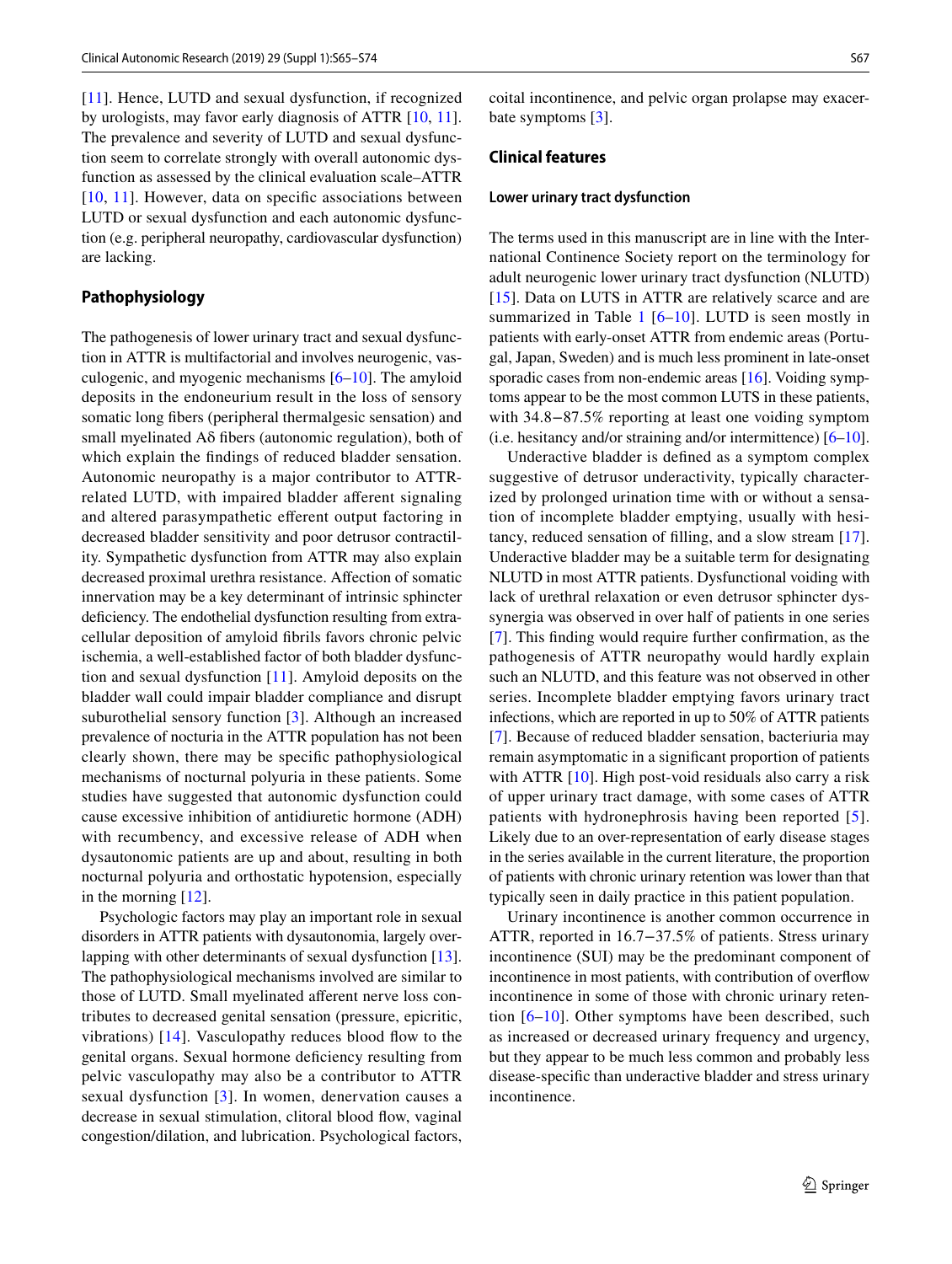|                                |       | Table 1 Lower urinary tract symptoms in patients with TTR amyloidosis |                            |                                           |                 |                                                |                      |                      |                                   |                                                    |                                                                                                      |
|--------------------------------|-------|-----------------------------------------------------------------------|----------------------------|-------------------------------------------|-----------------|------------------------------------------------|----------------------|----------------------|-----------------------------------|----------------------------------------------------|------------------------------------------------------------------------------------------------------|
|                                |       | $n$ Age (years)                                                       | Gender                     | Duration from<br>disease onset<br>(years) | symptoms $(\%)$ | Voiding Incontinence (%) Urinary tract Average | infections<br>$(\%)$ | frequency<br>daytime | frequency<br>nocturnal<br>Average | Absent blad- No urinary<br>der sensation<br>$(\%)$ | symptoms $\left(\begin{smallmatrix} \varphi & \varphi \\ \varphi & \varphi \end{smallmatrix}\right)$ |
| Andersson et al. $[4]$ 8 52.25 |       |                                                                       | 100% Male                  | 5.9                                       | 87.5%           | 37.5%                                          | Ž                    | Ž                    | E                                 | 37.5%                                              | E                                                                                                    |
| Hita Villaplana<br>et al. [5]  |       | 1244                                                                  | 16.7% Female<br>83.3% Male | 4.8                                       | 41.7%           | 16.7%                                          | $\widetilde{\Xi}$    | E                    | ΣŘ                                | $\widetilde{\Xi}$                                  | 33.3%                                                                                                |
| Wada et al. [6]                |       | 21 38.7                                                               | 83.3% Female<br>76.2% Male | Ž                                         | 91%             | 38%                                            | Ĕ                    | $\widetilde{\Xi}$    | $\widetilde{\Xi}$                 | $\widetilde{\Xi}$                                  | ž                                                                                                    |
| Andrade et al. [7]             | 54 38 |                                                                       | 48.1% Female<br>51.9% Male | 5.8                                       | 38.9%           | 24%                                            | 50%                  | $\circ$              | 0.83                              | 3.7%                                               | 16.6%                                                                                                |
| Gomes et al. [9]               |       | $17.4\% > 40$ years<br>23 43.5% < 30 years<br>$30-40$ years<br>39.1%  | 100% Female                | Ž                                         | 34.8%           | 26.1%                                          | 21.7%                | Ž                    | $\widetilde{\Xi}$                 | 56.5%                                              | 69.6%                                                                                                |
| <b>NR</b> not reported         |       |                                                                       |                            |                                           |                 |                                                |                      |                      |                                   |                                                    |                                                                                                      |

#### **Sexual dysfunction**

Like LUTD, sexual dysfunction is more common in earlyonset ATTR than in late-onset cases, as part of the severe autonomic dysfunction observed in the early-onset popu lation [\[16\]](#page-8-14). In men with ATTR, the most common sexual disorders are erectile dysfunction due to parasympathetic failure, reported in about 40% of patients, and retrograde ejaculation due to sympathetic failure (Table [2](#page-4-0)). Azoo spermia has also been described, likely caused by amy loid deposits, with vasculopathy resulting in atrophy of the seminiferous tubules [[18](#page-8-16)].

The prevalence of female sexual dysfunction ranges from 21.7 to 42% of ATTR patients  $[6, 9]$  $[6, 9]$  $[6, 9]$  $[6, 9]$ . The most common sexual symptoms in women with ATTR are sexual arousal disorder (up to 72.5% of patients), hypoactive sex ual desire disorder (up to 39.2%), lack of vaginal lubrica tion (up to 68%), orgasmic dysfunction (up to 62%), and dyspareunia (up to 39.2%). The prevalence and severity of female sexual dysfunction may be correlated with dis ease stage. Female sexual dysfunction is more common in ATTR patients than in healthy control populations [[19](#page-8-17)].

## **Assessment of urinary and sexual dysfunction in ATTR**

#### **Role of urinary and sexual symptoms in diagnosing ATTR**

<span id="page-3-0"></span>Early diagnosis of ATTR remains challenging owing to disease heterogeneity and lack of awareness among the medical community regarding this rare disease. Careful evaluation of urinary and sexual symptoms may help in diagnosing ATTR at an early stage, given that both have been shown to appear early after disease onset, especially in early-onset/endemic cases. The concept of red fags was recently introduced by Conceição et al. [ [8\]](#page-8-5). Transthyre tin familial amyloid polyneuropathy is suspected when patients develop progressive peripheral sensory-motor neuropathy, associated with family history of neuropathy (94%) and/or autonomic dysfunction, or gastrointestinal disorder (40−48% in early onset). Cardiac hypertrophy, weight loss, carpal tunnel syndrome, renal failure, or ocular symptoms are less frequent  $\left( < 5\% \right)$  in early onset and  $< 10\%$  in late onset) [[20](#page-8-18)[–23\]](#page-9-0). The diagnostic criteria for ATTR were settled by the European Network for TTR-FAP (ATTReuNET) [\[24\]](#page-9-1): at least two of the aforementioned symptoms and identifcation of amyloid deposits in tissue biopsies are required. Hence, urinary and sexual dysfunction, when occurring along with other clinical signs listed above, should prompt confrmatory diagnos tic investigations such as tissue biopsy or genetic testing.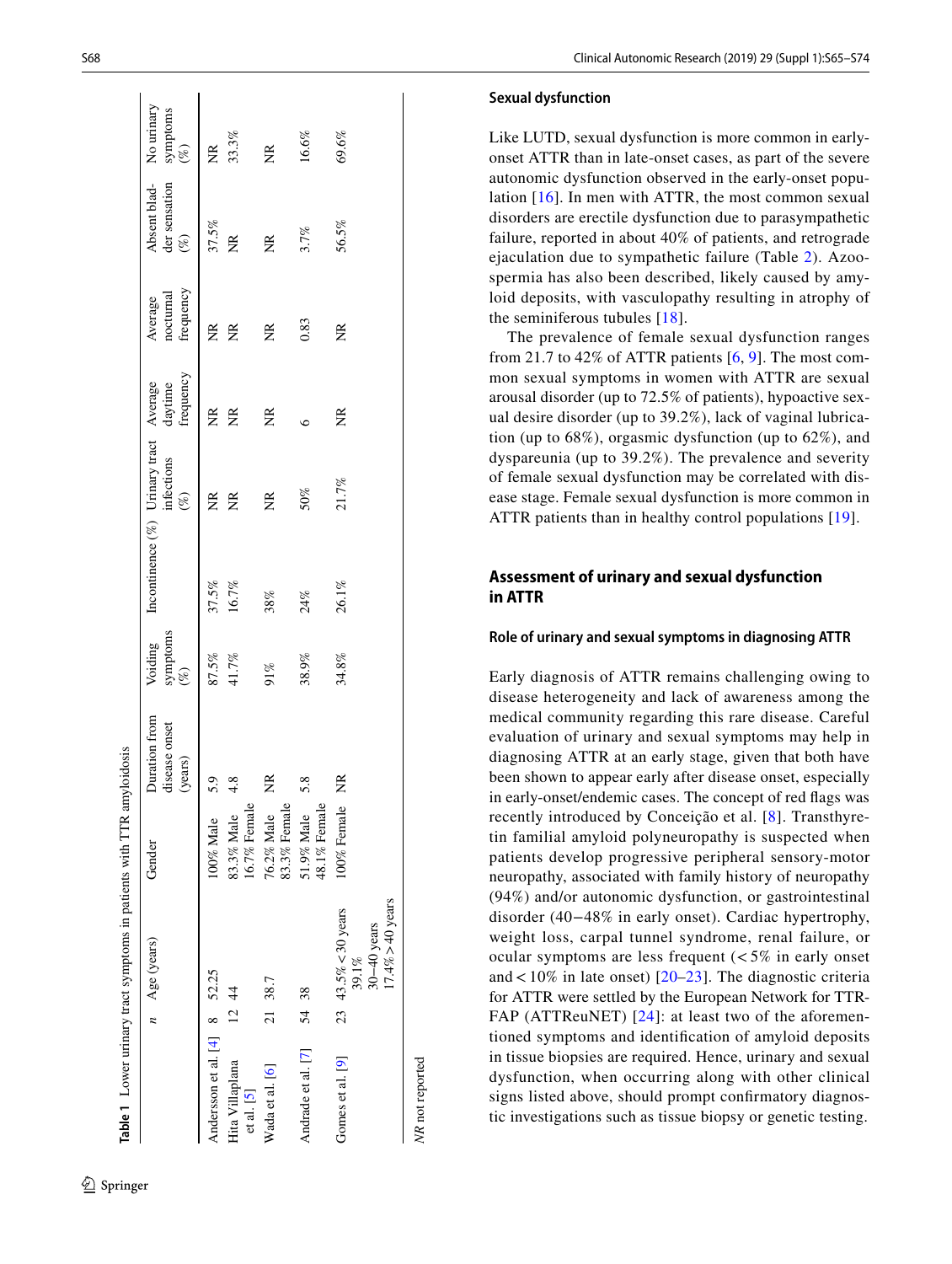#### **Lower urinary tract dysfunction evaluation**

**Clinical evaluation** A thorough medical history is of para mount importance as part of the LUTD evaluation in ATTR patients. Patients should be asked about their storage and voiding symptoms. Clinicians should look for other symp toms of the ATTR clinical spectrum such as sensory-motor neuropathy and autonomic dysfunction. A cough stress test should be performed to assess stress urinary incontinence. All sensations and refexes in the urogenital area should be tested. A digital rectal examination should be performed to rule out benign prostatic hyperplasia or prostate cancer. Pel vic examination in women should look for pelvic organ pro lapse or any pelvic mass. Questionnaires validated in neuro genic bladder populations such as the Qualiveen instrument may provide an accurate estimate of LUTS and assess their impact on patients' quality of life [\[25](#page-9-2)]. The use of a voiding diary may objectify and gauge LUTS and is highly recom mended in the initial evaluation of NLUTD.

Uroflowmetry and post-void residual Uroflowmetry and post-void residual (PVR) measurement may be helpful in detecting voiding dysfunction, as a signifcant proportion of ATTR patients with incomplete bladder emptying may be paucisymptomatic owing to reduced bladder sensation [\[10](#page-8-7)]. Voiding patterns would be abnormal in over 50% of patients, with decreased maximum peak flow (MPF and APF) in up to 52.2% [ [9](#page-8-6)]. Most patients (69.6%) have plateaued or poly phasic urofowmetry curves consistent with the diagnosis of detrusor underactivity. PVR can be signifcantly elevated in up to 21.7% of cases, increasing with disease stage [[10\]](#page-8-7).

#### **Urinary tract imaging**

<span id="page-4-0"></span>**Ultrasound** Because of its non-radiating, non-invasive nature and relatively low cost, ultrasound is generally the preferred imaging modality in ATTR patients with NLUTD. Beyond measuring PVR, ultrasound should look for upper urinary tract damage, as chronic urinary retention, a com mon occurrence in ATTR patients, may result in upper tract deterioration [[26\]](#page-9-3). In this regard, ultrasound should rule out hydronephrosis and urolithiasis. In ATTR patients, ultra sonography has been described as a modality for evaluating spontaneous opening of the bladder neck at rest during stor age, a pathognomonic fnding of sympathetic failure [\[27](#page-9-4)]. In their series, Andrade et al. observed such spontaneous opening of the bladder neck in >50% of patients, and more frequently in men. Thickening of the bladder wall  $(>2$  mm) was also observed in 42.6% of patients, also more frequently in men, and seemed to correlate with duration of disease. This bladder wall thickening may be the result of bladder outlet obstruction, but is most likely due to amyloid deposits on the bladder wall and could result in poor bladder compli -

|                                         | Table 2 Sexual symptoms in patients with TTR amyloidosis |                                                                     |        |                                                                      |                 |                                                                  |                   |                                                                                     |               |                                                   |
|-----------------------------------------|----------------------------------------------------------|---------------------------------------------------------------------|--------|----------------------------------------------------------------------|-----------------|------------------------------------------------------------------|-------------------|-------------------------------------------------------------------------------------|---------------|---------------------------------------------------|
|                                         |                                                          | from disease onset<br>$n$ Mean age (years) Mean duration<br>(years) | Sexual | dysfunction dysfunction ejaculation<br>$(\%)$ (%) $(\%)$<br>Erectile | Retrograde      | arousal disor-<br>$\text{der}\left(\mathcal{K}\right)$<br>Sexual |                   | Dyspareunia (%) Hypoactive sexual Orgasmic<br>desire disorder dysfunction<br>$(\%)$ | $(\%)$        | Lack of vaginal<br>dysfunction lubrication $(\%)$ |
| Female                                  |                                                          |                                                                     |        |                                                                      |                 |                                                                  |                   |                                                                                     |               |                                                   |
| Gomes et al. [10] $23 < 30:10$          | $30 - 40.9$<br>>40.4                                     | Z                                                                   | 21.7%  | Ź                                                                    | Ź               | ž                                                                | $\widetilde{\Xi}$ | Ĕ                                                                                   | $\frac{R}{N}$ | 33.3%                                             |
| Oliveira-e-Silva 51 37.7<br>et al. [19] |                                                          | ž                                                                   | 42%    | Ź                                                                    | Ź               | 72.5%                                                            | 39.2%             | 39.2%                                                                               | 62%           | 68%                                               |
| Hita Villaplana 10 44<br>et al. [5]     |                                                          | 4.8                                                                 | Ĕ      | 40%                                                                  | $10\%$          | ž                                                                | Ź                 | Ź                                                                                   | Ź             | Ź                                                 |
| Carr et al. [51] $10\,62$               |                                                          |                                                                     | ž      | 40.5%                                                                | $\widetilde{R}$ | Ž                                                                | Ź                 | Ź                                                                                   | Ź             | Ź                                                 |
| NR not reported, NA not applicable      |                                                          |                                                                     |        |                                                                      |                 |                                                                  |                   |                                                                                     |               |                                                   |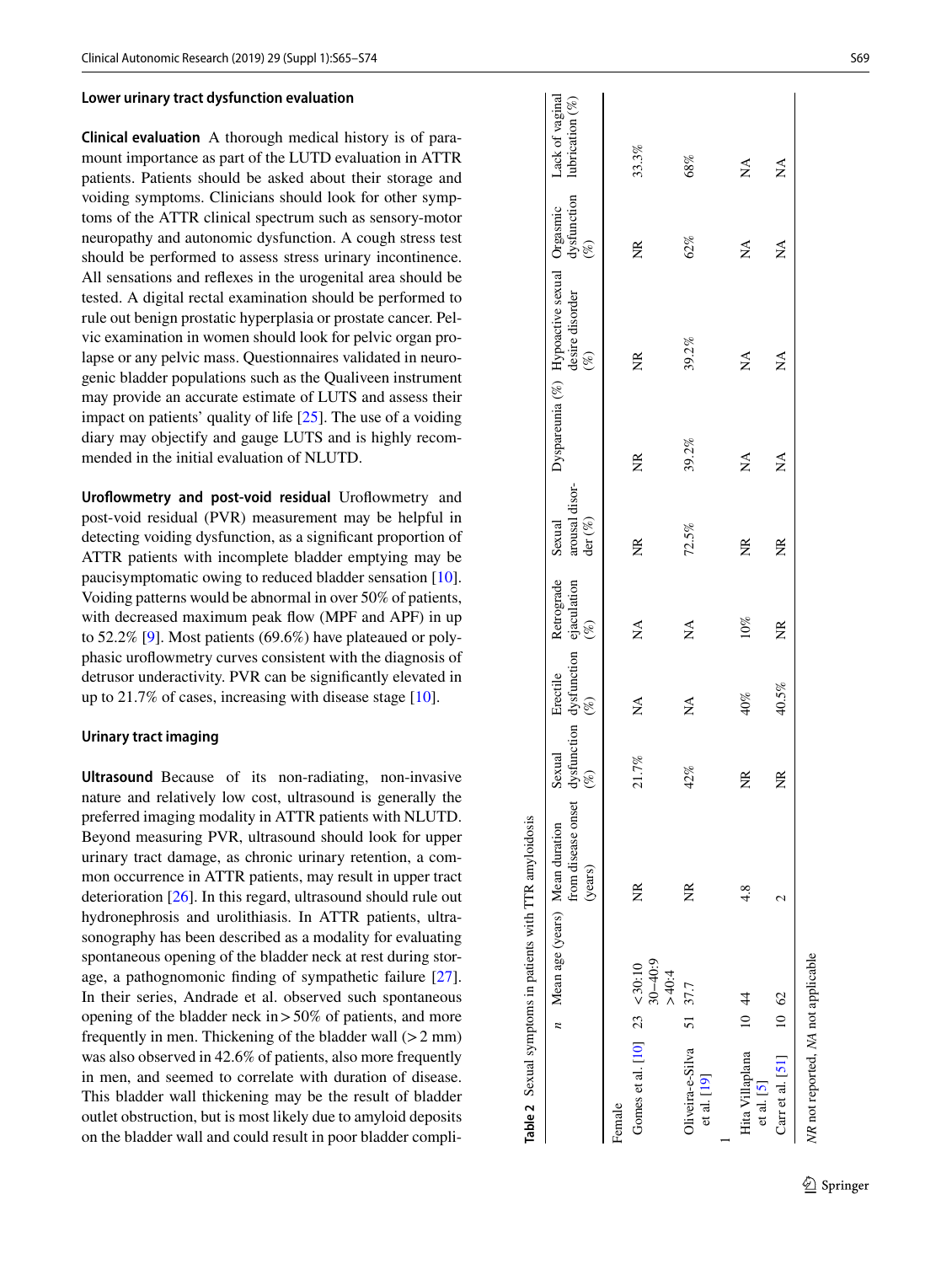ance. In the series by Andrade et al., all patients with poor bladder compliance  $(n=10)$  had a thickened bladder wall.

**Computed tomography** In cases of upper tract abnormalities on ultrasound, contrast-enhanced computed tomography may be needed to provide a more detailed and accurate analysis of the urinary tract. Indeed, CT provides a more precise morphological analysis, particularly in the assessment of urolithiasis, by specifying the size, location, and density of the stones, which may infuence therapeutic management. In the case of hydronephrosis, CT is more sensitive than ultrasound for identifying the cause of the obstruction, with better visualization of the ureter. CT is more sensitive for evaluating potential complications of upper tract UTIs overall. However, it is an irradiating exam, and therefore should not be the frst-line option for routine urinary tract assessment. Indications for CT should be restricted to selected cases and should always be weighed against the burden of radiation exposure.

#### **Urodynamics**

Urodynamic testing is a key diagnostic tool in patients with neurogenic bladder for both initial assessment and followup. Ideally, video-urodynamic (i.e. urodynamic test with fuoroscopic imaging) rather than standard urodynamic testing should be performed in neurogenic patients [[28](#page-9-6)]. The urodynamic fndings reported in the ATTR literature are summarized in Table [3](#page-5-0). Filling cystometry showed reduced bladder sensation in 38−56.5% of patients, with increased cystometric capacity in most series ranging from 432 to 670 mL on average [\[4](#page-8-19)–[7,](#page-8-4) [9\]](#page-8-6). Poor bladder compliance was observed in 0−43% of patients, likely as a result of amyloid deposits on the bladder wall. Detrusor underactivity is

<span id="page-5-0"></span>**Table 3** Urodynamic fndings in patients with TTR amyloidosis

defned by the International Continence Society as voiding contraction of reduced strength and/or duration, leading to prolonged or incomplete bladder emptying, and is the urodynamic correlate of underactive bladder [[29\]](#page-9-7). The pressurefow study found detrusor underactivity in 52.2−77.7% of patients and dyssynergia in 0−37.5%. Urethral pressure proflometry may demonstrate reduced maximum urethral closure pressure, which was observed in 18−71% of patients in the literature. Video-urodynamic testing can demonstrate open bladder neck and urethra at rest, usually considered a hallmark of autonomic neural deficit. This may also help to rule out detrusor sphincter dyssynergia.

#### **Urethrocystoscopy**

Urethrocystoscopy may be helpful in providing a confrmatory diagnosis of TTR amyloidosis [\[30\]](#page-9-8) through bladder biopsies and pathological examination. When ATTR diagnosis has already been confrmed by other tissue biopsies, urethrocystoscopy should not be part of the routine initial lower urinary tract assessment.

#### **Renal function assessment**

The estimated glomerular fltration rate should be assessed initially and over follow-up, as chronic urinary retention may result in chronic kidney disease, in addition to several other causes inherent in transthyretin amyloidosis. Serum creatinine should be used in patients with no/few motor impairments, while cystatin C should be favored in those with severe motor impairment/poor muscle mass [[28,](#page-9-6) [31\]](#page-9-9).

|                                        | No. | Reduced<br>bladder sen-<br>sation $(\%)$ | Cystometric<br>capacity<br>(mL) | Low bladder<br>compliance<br>$(\%)$ | Detrusor<br>underactivity<br>$(\%)$ | Dyssynergia<br>$(\%)$ | Decreased<br>maximum<br>urethral clo-<br>sure pressure<br>$(\%)$ | Mean peak<br>urinary flow<br>(mL/s) | Mean post-<br>void residual<br>(mL) |
|----------------------------------------|-----|------------------------------------------|---------------------------------|-------------------------------------|-------------------------------------|-----------------------|------------------------------------------------------------------|-------------------------------------|-------------------------------------|
| Andersson<br>et al. $[4]$              | 8   | <b>NR</b>                                | 664                             | <b>NR</b>                           | 75%                                 | <b>NR</b>             | <b>NR</b>                                                        | 7.8                                 | 17                                  |
| Hita Vil-<br>laplana<br>et al. $[5]$   | 12  | <b>NR</b>                                | 432                             | <b>NR</b>                           | NR.                                 | $0\%$                 | NR.                                                              | 11.3                                | NR                                  |
| Wada et al.<br>$\lceil 6 \rceil$       | 21  | 38%                                      | <b>NR</b>                       | 43%                                 | NR.                                 | 19%                   | 71%                                                              | <b>NR</b>                           | 70.6                                |
| Andrade et al. 54<br>$\lceil 7 \rceil$ |     | <b>NR</b>                                | 523.8                           | 18.5%                               | 77.7%                               | 37.5%                 | 18%                                                              | 20.4                                | $Men = 139$<br>Women $= 52$         |
| Gomes et al.<br>$[9]$                  | 23  | 56.5%                                    | 670                             | $0\%$                               | 52.2%                               | $0\%$                 | NR.                                                              | $52.2\%$ : < 12                     | $17.4\%$ : > 30                     |

*NR* not reported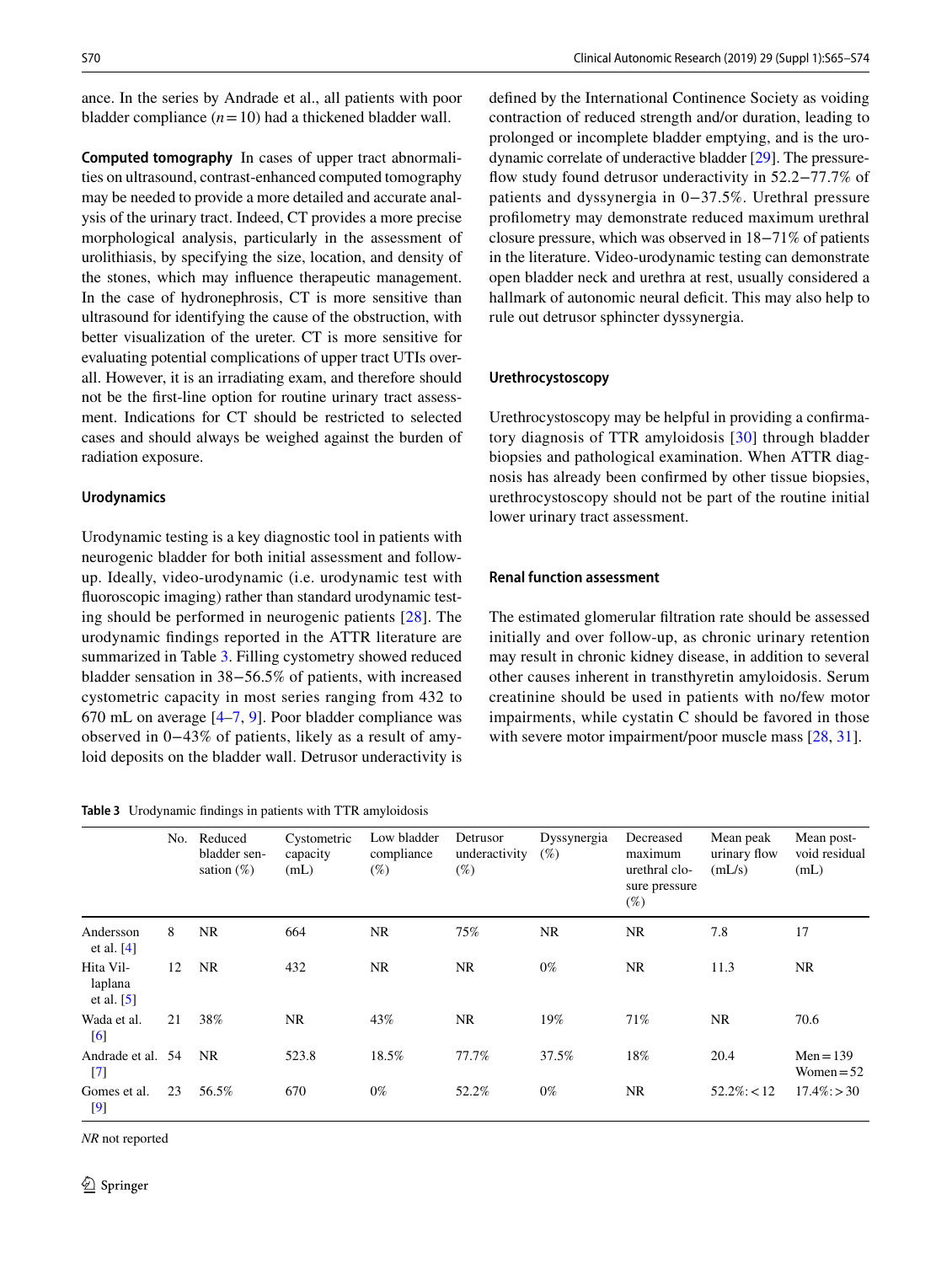#### **Sexual dysfunction evaluation**

The basic workup should always include a medical and psychosexual history. The cardiovascular status should be determined to rule out high cardiovascular risk that is a common cause of sexual dysfunction, with prompt referral to a cardiologist when appropriate. The neurological status should also be established. The International Index of Erectile Function (IIEF) and the Female Sexual Function Index (FSFI) are the most widely accepted validated questionnaires for evaluating erectile dysfunction and female sexual dysfunction, respectively [\[32](#page-9-10), [33](#page-9-11)]. In men, the physical examination should seek penile deformities and signs of hypogonadism. In women, the physical examination should look for pelvic organ prolapse, vulvovaginal atrophy, dermatological lesions, and tightness of pelvic floor muscle. In male patients, glucose lipid profle should be assessed if not done within the past 12 months, as well as serum total testosterone assessment, especially in cases of decreased libido. Laboratory evaluation is rarely helpful in guiding diagnosis or treatment of female sexual dysfunction.

#### **Treatment**

As always in neuro-urology, the management of urinary and sexual dysfunction in patients with ATTR should ideally be multidisciplinary, involving urologists, neurologists, and physical medicine physicians, rehabilitation physicians, and physical and occupational therapists. The aims of this management should be to avoid upper urinary tract complications and to improve patients' quality of life [\[28](#page-9-6)].

#### **Lower urinary tract dysfunction**

**Underactive bladder** Several pro-contractile drugs have been investigated in the treatment of detrusor underactivity, but none has shown signifcant clinical benefts [[34,](#page-9-12) [35\]](#page-9-13). At the early stage, when bladder sensation is reduced but with preserved detrusor contractility, timed voiding or Valsalva voiding may be useful. Patients should be carefully counseled though regarding the risk of pelvic organ prolapse in neurogenic patients with Valsalva voiding [\[36](#page-9-14)].

Clean intermittent catheterization (CIC) remains the standard of care in patients with detrusor underactivity and chronic urinary retention. However, the threshold PVR prompting initiation of CIC remains a matter of debate. Recent data and expert opinion suggest that conservative management without CIC could deliver satisfactory outcomes for PVR of up to 300−400 mL in asymptomatic patients without hydronephrosis on renal ultrasound [\[26,](#page-9-3) [37](#page-9-15), [38](#page-9-16)]. In patients with symptomatic increased PVR and PVR>300−400 mL, CIC should be initiated. Suprapubic tube may be an alternative to CIC in patients with motor impairment of the upper limbs, and should always be favored over indwelling urethral catheter owing to its reduced risk of urinary tract infection and urethral complications [[39](#page-9-17)]. In selected patients with non-obstructive urinary retention, sacral neuromodulation might be offered as an alternative. There is no contraindication to the use of sacral nerve stimulation in the case of dysautonomia. CIC in a sitting position should be recommended owing to the common postural hypotension in ATTR patients. In very rare scenarios with the complete inability to perform CIC and long life expectancy, advanced reconstructive procedures such as continent catheterizable channel or ileal conduit might be ofered in tertiary referral centers.

**Stress urinary incontinence** Stress urinary incontinence in ATTR patients can result from the lack of sympathetic output to the bladder neck and inherent lack of urethral resistance, but also, in women, from common non-disease-specifc mechanisms such as menopause or obstetrical trauma and inherent decrease in pelvic floor muscle tone. If the neurological afection of the pelvis is not too severe and pelvic floor muscle voluntary contractions are preserved, physical therapy with Kegel exercises is the most appropriate frst-line treatment [\[40](#page-9-18)]. Duloxetine is a serotonin reuptake inhibitor that acts in Onuf's nucleus, increasing the activity of pudendal motor neurons. This results in increased striated urethral sphincter tone and detrusor relaxation. Duloxetine is the only pharmacological treatment of stress urinary incontinence that has been proven efective in a placebocontrolled randomized trial in both men and women [\[41](#page-9-19)]. While recommended by several international guidelines, its use for stress urinary incontinence remains off-label in most countries [[42\]](#page-9-20). There is no disease-specifc contraindication to the use of duloxetine in patients with ATTR. When conservative measures fail, surgical treatment may be required. The surgical armamentarium for stress urinary incontinence in men includes bulking agents, slings, periurethral balloons (adjustable continence therapy), and artifcial urinary sphincter devices. The anti-incontinence procedures in female patients include midurethral slings, bulking agents, fascial slings, periurethral balloons (adjustable continence therapy), and artifcial urinary sphincter devices in some countries. No studies to date have reported the use of stress urinary incontinence surgery in patients with ATTR.

**Low bladder compliance** Poor bladder compliance carries a high risk of upper urinary tract deterioration. Antimuscarinic agents can be ofered as a frst-line therapeutic option, with intradetrusor botulinum toxin injections being the second-line treatment in the case of failure. However, in ATTR patients with amyloid deposits in the bladder wall causing decreased bladder compliance, augmentation cystoplasty may, theoretically, be the only treatment with a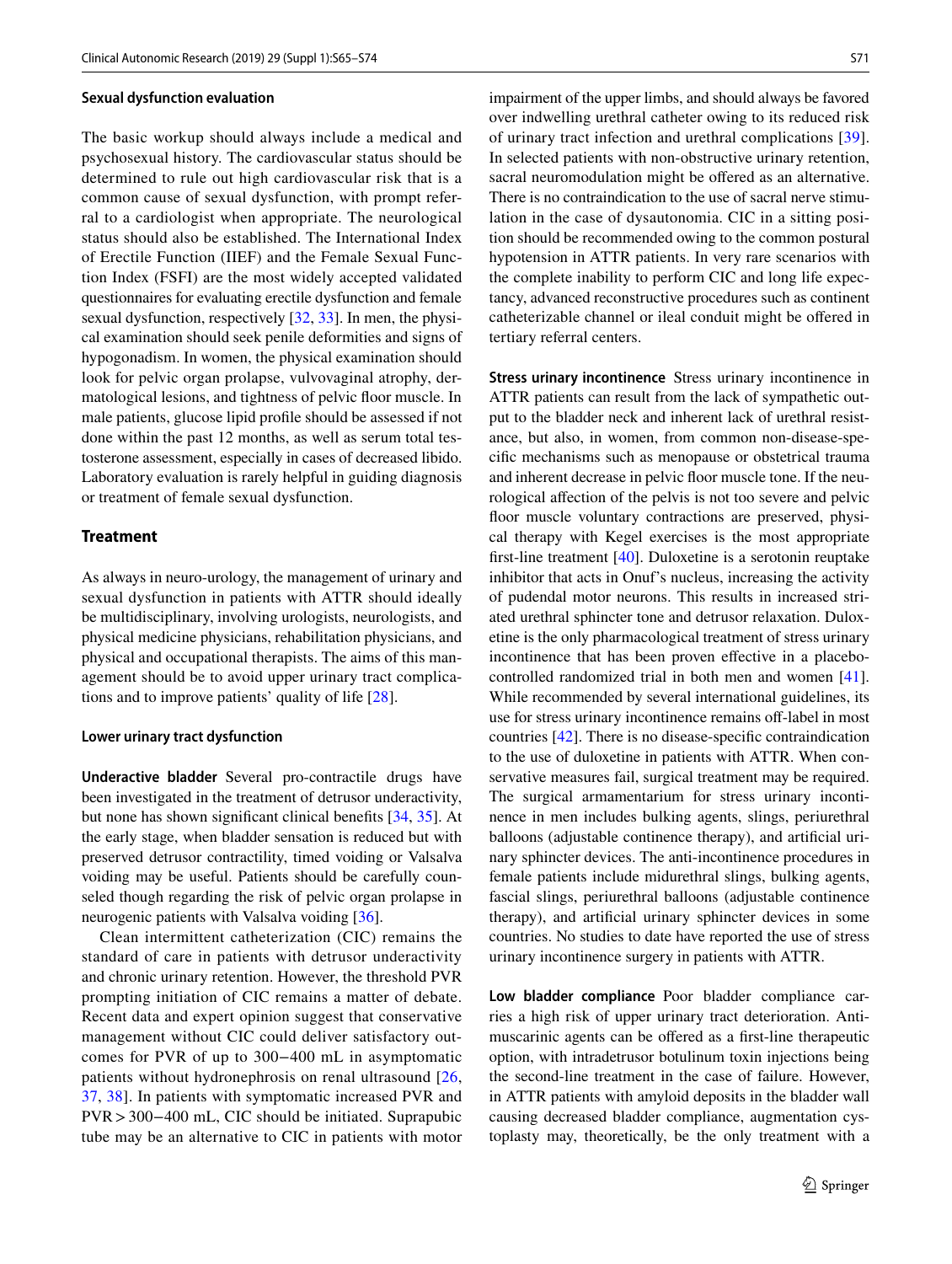reasonable chance of success. Cystectomy and ileal conduit could be discussed in patients with low bladder compliance and inability to self-catheterize. Of note, no studies so far have reported the outcomes of these treatments specifcally in the ATTR population  $[43]$  $[43]$ . There is no absolute contraindication to the use of antimuscarinic agents in the case of dysautonomia. However, the severity of cardiac or digestive disorders must be the subject of multidisciplinary evaluation before treatment introduction. In all cases, close monitoring of tolerance and efficacy should be carried out. In the young ATTR patient population, the long-term use of these drugs and their possible association with cognitive decline should be weighed and discussed with patients before initiating treatment [\[44](#page-9-22)].

**Nocturia** Nocturnal polyuria is the most common pathophysiological mechanism underlying nocturia [\[45](#page-9-23)]. Desmopressin, a synthetic analog of arginine vasopressin with antidiuretic activity, is usually regarded as the therapeutic option of choice to treat nocturia, several clinical trials having demonstrated that it results in reduced nocturnal urine output and nocturnal voids [[45\]](#page-9-23). Desmopressin could be considered if evidence of nocturnal polyuria (i.e. nocturnal urine volume [including the frst morning void]/24-h urine volume greater than 20% in young patients and greater than 33% in elderly patients [\[45](#page-9-23), [46\]](#page-9-24)) is noted on the voiding diary. Blood sodium levels should be monitored carefully, as severe hyponatremia may occur with desmopressin intake  $[45]$  $[45]$ .

**Urinary tract infection** UTI prophylaxis should be individualized, as there is currently no prophylaxis protocol that is supported by high-level-of-evidence studies and that could be recommended without limitations [\[46](#page-9-24)]. Optimizing the lower urinary tract management should be the priority before considering any kind of antibiotic prophylaxis, as the later increases bacterial resistance and is not a relevant longterm option [\[46](#page-9-24)].

#### **Sexual dysfunction**

**Male sexual dysfunction** Phosphodiesterase inhibitors are reportedly efective and safe in ATTR patients with erectile dysfunction  $[47]$  $[47]$ . There are insufficient data on the use of phosphodiesterase-5 inhibitors (PDE5i) in cases of autonomic disorders to formulate specifc recommendations. However, PDE5i should be used cautiously in patients with ATTR, especially those with demonstrated orthostatic hypotension, as PDE5i have been shown to reduce blood pressure [\[48](#page-9-26)]. In cases where phosphodiesterase inhibitors fail, other options that could be offered for erectile dysfunction are vacuum erection devices, intraurethral alprostadil, intracavernous injections, and penile prosthesis.

For premature ejaculation, dapoxetine is the only pharmacological treatment approved by regulatory authorities. Other serotonin reuptake inhibitors, topical anesthetic agents, and tramadol can be used off-label in this indication. The combination of pharmacotherapy with psychological/ behavioral therapies may optimize therapeutic outcomes [[33\]](#page-9-11).

**Female sexual dysfunction** Cognitive behavioral therapy is the cornerstone of female sexual dysfunction management. Flibanserin, a novel non-hormonal therapy, recently became the frst approved pharmacological treatment for women with hypoactive sexual desire disorder. Testosterone therapy is the only treatment supported by level 1 evidence for the management of sexual arousal disorder in women. In female patients with orgasmic disorder, directed masturbation is the preferred therapeutic approach. None of the treatments for female sexual dysfunction has been specifcally assessed in patients with ATTR [[32\]](#page-9-10).

# **Impact of ATTR treatments on sexual and lower urinary tract dysfunction**

Currently, the two main therapeutic strategies for ATTR are liver transplantation and the transthyretin tetramer stabilizer tafamidis [\[24](#page-9-1)]. Data regarding the impact of the latter on urinary and sexual dysfunction are scarce. A recent case report suggests that tafamidis might result in mild improvement in some urodynamic outcomes such as bladder sensation and contractility [[49](#page-9-27)].

One series has suggested that liver transplantation may improve LUTD and male sexual dysfunction in a signifcant proportion of patients [[5\]](#page-8-2).

#### **Follow‑up**

As mentioned above, the risk of upper urinary tract deterioration is presumably lower in ATTR than in other neurological conditions such as spinal cord injury or spinal dysraphism. However, early diagnosis of NLUTD is paramount in any neurological management protocol to allow for early treatment when needed and to prevent irreversible urinary tract deterioration [[46](#page-9-24)]. Therefore, early referral to a neurourologist for an initial clinical evaluation could be advocated even in asymptomatic patients. The neuro-urologist would then tailor the initial workup and follow-up to individual patients and symptoms. In most cases, annual follow-up visits are recommended in patients with neurourological disorders [[46](#page-9-24)].

No routine urinalysis should be performed to screen for asymptomatic patients except in the case of planned invasive urological examination [[46\]](#page-9-24). Asymptomatic bacteriuria is very common in patients with NLUTD, reaching 100%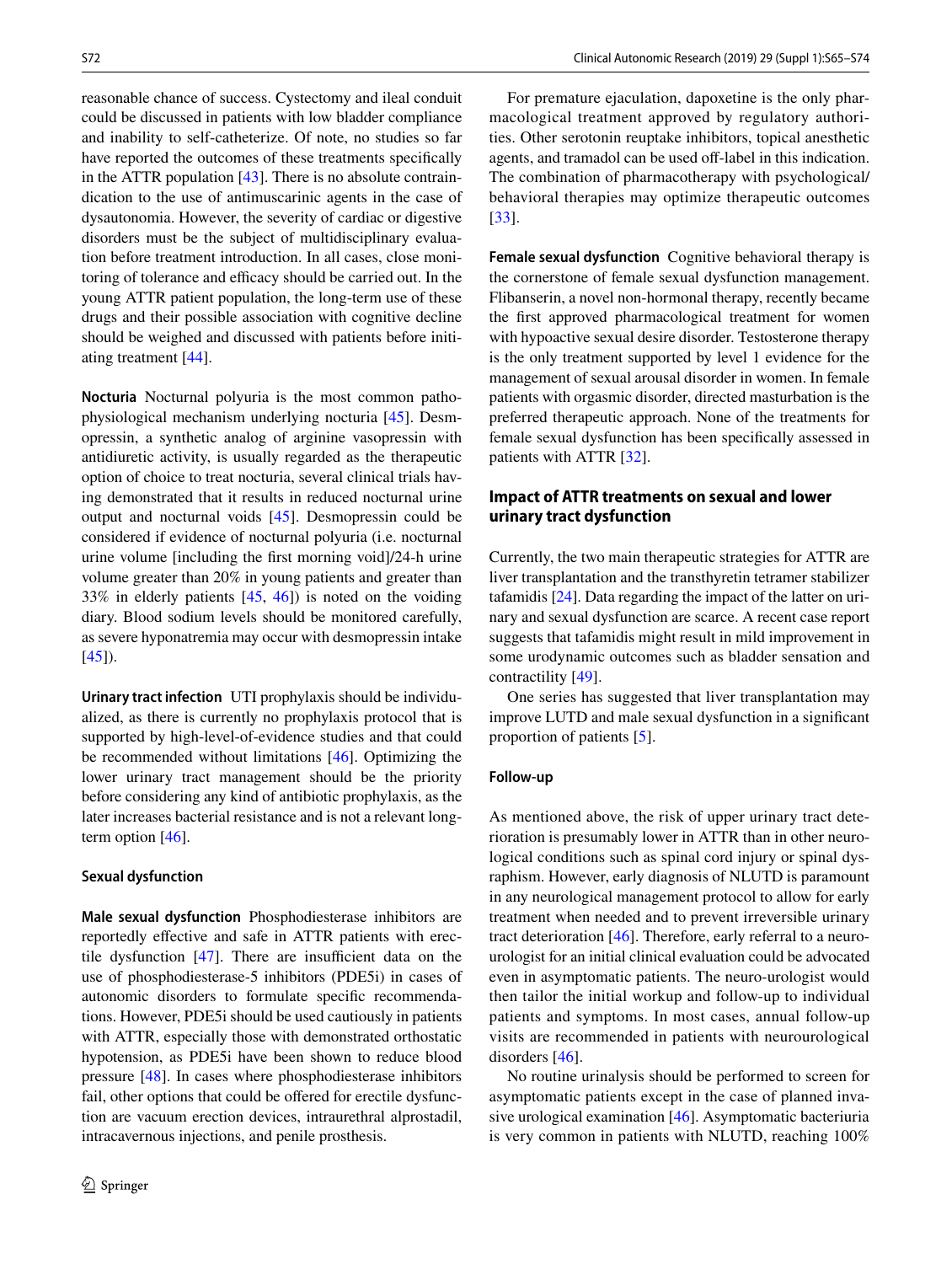prevalence in those who self-catheterize [\[46](#page-9-24)]. However, current literature suggests that asymptomatic bacteriuria is not associated with the risk of urosepsis [[50](#page-9-28)]. Hence, all scientifc societies agree that asymptomatic bacteriuria should not be treated. Routine urinalysis would result in over-treatment of asymptomatic bacteriuria and increased bacterial resistance to antibiotics. Urinalysis should only be performed in symptomatic patients [[46](#page-9-24)].

### **Conclusion**

Studies on urinary and sexual dysfunction in ATTR are scarce. Both disorders are highly prevalent in ATTR patients. Underactive bladder and stress urinary incontinence, underpinned urodynamically by detrusor underactivity and intrinsic sphincter deficiency, respectively, are the most common types of lower urinary tract dysfunction. Erectile dysfunction and sexual arousal disorder are the most common sexual dysfunction in male and female patients, respectively. Comprehensive assessment and multidisciplinary management are keys to improving the quality of life of ATTR patients suffering from urinary and/or sexual dysfunction, and preventing upper urinary tract damage.

**Funding** This article is part of a special issue funded by Akcea. This manuscript is part of a supplement sponsored by Akcea Therapeutics.

#### **Compliance with ethical standards**

**Conflict of interest** The authors declare that they have no confict of interest.

**Open Access** This article is distributed under the terms of the Creative Commons Attribution 4.0 International License [\(http://creativeco](http://creativecommons.org/licenses/by/4.0/) [mmons.org/licenses/by/4.0/](http://creativecommons.org/licenses/by/4.0/)), which permits unrestricted use, distribution, and reproduction in any medium, provided you give appropriate credit to the original author(s) and the source, provide a link to the Creative Commons license, and indicate if changes were made.

## **References**

- <span id="page-8-0"></span>1. Saraiva MJ, Birken S, Costa PP, Goodman DS (1984) Family studies of the genetic abnormality in transthyretin (prealbumin) in Portuguese patients with familial amyloidotic polyneuropathy. Ann N. Y. Acad Sci 435:86–100
- <span id="page-8-1"></span>2. Zhen DB, Swiecicki PL, Zeldenrust SR, Dispenzieri A, Mauermann ML, Gertz MA (2015) Frequencies and geographic distributions of genetic mutations in transthyretin- and non-transthyretinrelated familial amyloidosis. Clin Genet 88(4):396–400
- <span id="page-8-3"></span>3. Gomes MJ, Silva AM, Rizk DE (2011) Familial amyloidotic polyneuropathy (Portuguese type variant I) and female pelvic foor dysfunction: a tribute to Magellan. Int Urogynecol J 22(9):1071–1074
- <span id="page-8-19"></span>4. Andersson R, Bjerle P (1975) Studies of urinary bladder dysfunction in amyloidosis with polyneuropathy. Acta Med Scand 197(1−2):117–123
- <span id="page-8-2"></span>5. Hita Villaplana G, Hita Rosino E, López Cubillana P, Asensio Egea L, Martínez Pertusa P, Pérez Albacete M (1997) Corino-Andrade disease (familial amyloidotic polineuropathy type I) in Spain: urological and andrological disorders. Neurourol Urodyn 16(1):55–61
- <span id="page-8-9"></span>6. Wada Y, Ando Y, Kai N, Takahashi W, Kikukawa H, Nakanishi J et al (2006) Lower urinary tract dysfunction in type 1 familial amyloidotic polyneuropathy in Kumamoto, Japan. Int J Urol 13(12):1475–1478
- <span id="page-8-4"></span>7. Andrade MJ (2009) Lower urinary tract dysfunction in familial amyloidotic polyneuropathy, Portuguese type. Neurourol Urodyn. 28(1):26–32
- <span id="page-8-5"></span>8. Conceição I, González-Duarte A, Obici L, Schmidt HH-J, Simoneau D, Ong M-L et al (2016) "Red-fag" symptom clusters in transthyretin familial amyloid polyneuropathy. J Peripher Nerv Syst 21(1):5–9
- <span id="page-8-6"></span>9. Gomes MJ, Martins Silva A, Salinas Casado J, Castro Diaz D, Figueiredo A, Singla A et al (2014) Is lower urinary tract dysfunction an early marker of Portuguese type familial amyloidotic polyneuropathy in women? Preliminary results. Arch Esp Urol 67(6):557–564
- <span id="page-8-7"></span>10. Gomes MJ, Martins da Silva A, Salinas J, Silva MC, Figueiredo A, Cavadas V et al (2012) Female sexual and pelvic foor muscles dysfunctions in familial amyloidotic polyneuropathy (FAP-Portuguese type). Arch Esp Urol 65(4):476–488
- <span id="page-8-8"></span>11. Andersson K-E, Nomiya M, Yamaguchi O (2015) Chronic pelvic ischemia: contribution to the pathogenesis of lower urinary tract symptoms (LUTS): a new target for pharmacological treatment? Low Urin Tract Symptoms 7(1):1–8
- <span id="page-8-10"></span>12. Wilcox CS, Aminoff MJ, Penn W (1974) Basis of nocturnal polyuria in patients with autonomic failure. J Neurol Neurosurg Psychiatry 37(6):677–684
- <span id="page-8-11"></span>13. Lopes RA, Coelho T, Barros A, Sousa M (2017) Corino de Andrade disease: mechanisms and impact on reproduction. JBRA Assist Reprod 21(2):105–114
- <span id="page-8-12"></span>14. Romanzi LJ, Groutz A, Feroz F, Blaivas JG (2001) Evaluation of female external genitalia sensitivity to pressure/touch: a preliminary prospective study using Semmes-Weinstein monoflaments. Urology 57(6):1145–1150
- <span id="page-8-13"></span>15. Gajewski JB, Schurch B, Hamid R, Averbeck M, Sakakibara R, Agrò EF et al (2018) An International Continence Society (ICS) report on the terminology for adult neurogenic lower urinary tract dysfunction (ANLUTD). Neurourol Urodyn 37(3):1152–1161
- <span id="page-8-14"></span>16. Planté-Bordeneuve V, Said G (2011) Familial amyloid polyneuropathy. Lancet Neurol 10(12):1086–1097
- <span id="page-8-15"></span>17. Chapple CR, Osman NI, Birder L, van Koeveringe GA, Oelke M, Nitti VW et al (2015) The underactive bladder: a new clinical concept? Eur Urol 68(3):351–353
- <span id="page-8-16"></span>18. Andrade C (1952) A peculiar form of peripheral neuropathy; familiar atypical generalized amyloidosis with special involvement of the peripheral nerves. Brain 75(3):408–427
- <span id="page-8-17"></span>19. Oliveira-e-Silva T, Campos Pinheiro L, Rocha Mendes J, Barroso E, Monteiro Pereira N (2013) Peripheral polyneuropathy and female sexual dysfunction—familial amyloidotic polyneuropathy as an example besides diabetes mellitus. J Sex Med 10(2):430–438
- <span id="page-8-18"></span>20. Koike H, Misu K, Ikeda S, Ando Y, Nakazato M, Ando E et al (2002) Type I (transthyretin Met30) familial amyloid polyneuropathy in Japan: early-vs late-onset form. Arch Neurol 59(11):1771–1776
- 21. Samões R, Taipa R, Valdrez K, Gonçalves I, Melo Pires M, Martins da Silva A et al (2017) Amyloid detection in the transverse